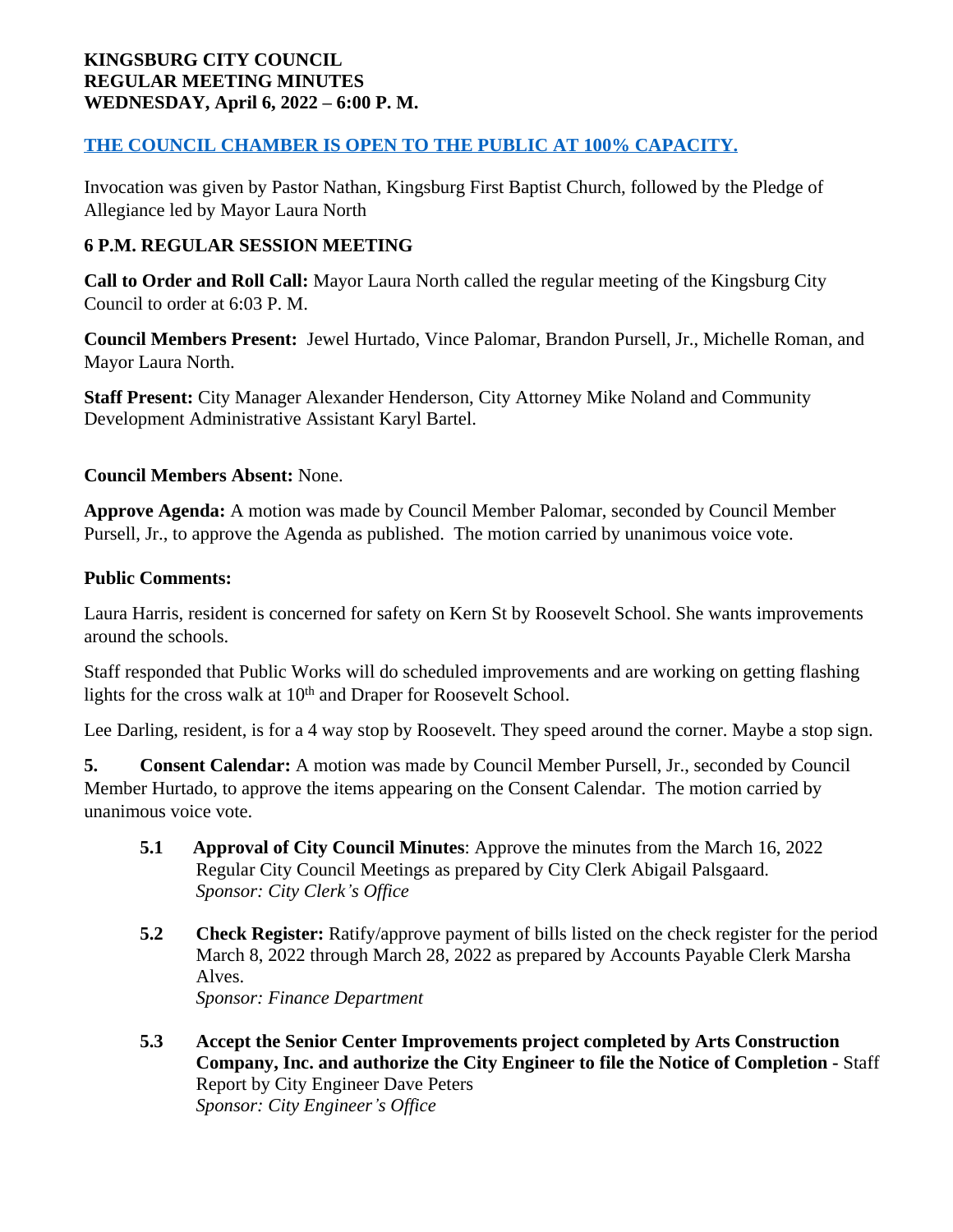**5.4 Approve the Closure of Marion Street for Uptown Sprouts Event 5/1/2022 -** Staff Report by Community Services Director Adam Castaneda. *Sponsor: Community Services*

# **Regular Calendar**

**Revenue Collection Overview -** Staff Report by City Manager Alexander Henderson. *Sponsor: City Manager & Finance Department*

City Manager Alexander Henderson presented the revenue collection overview.

Lee Darling, resident, asked if sales tax from Amazon goes to city? City Manager Henderson said not the whole amount. It's just the way the state works. 1% goes to Kingsburg. Measure E is a little bit higher. Measure E is a 10-year thing. Voters will have to go back on it.

**CalPERS Update 2022 -** Staff Report by City Manager Alexander Henderson. *Sponsor: City Manager & Finance Department*

City Manager Alexander Henderson presented the 2022 CalPERS update.

Council Member Pursell, Jr. said it is a huge liability. The \$1,600,000 the City has paid towards the unfunded liability will save us 1.8 million dollars. Council thanked the City Manager.

**2021/2022 Capital Improvement Plan Update -** Staff Report by City Manager Alexander Henderson.

#### *Sponsor: City Manager & Finance Department*

City Manager Alexander Henderson presented the 2021/2022 Capital Improvement Plan Update.

Mayor North asked if Kern Street improvements are on the CIP? The City Manager said it is not yet. Council Member Hurtado said it is nice to see so many completed and in progress projects.

Lee Darling, resident, is there striping at the school? City Manager Henderson said that these are capital projects.

Sherman Dix, resident, said this is an ambitious list. He discussed the downtown grants and would like council to continue to support the façade grants. It's great environment and it's great to see the progress.

**Micro-Grant Application Consideration – KGSL -** Staff Report by City Manager Alexander Henderson. *Sponsor: City Manager*

City Manager Alexander Henderson presented the microgrant application submitted by Kingsburg Youth Softball League to use the old Mosquito Abatement building as an indoor facility.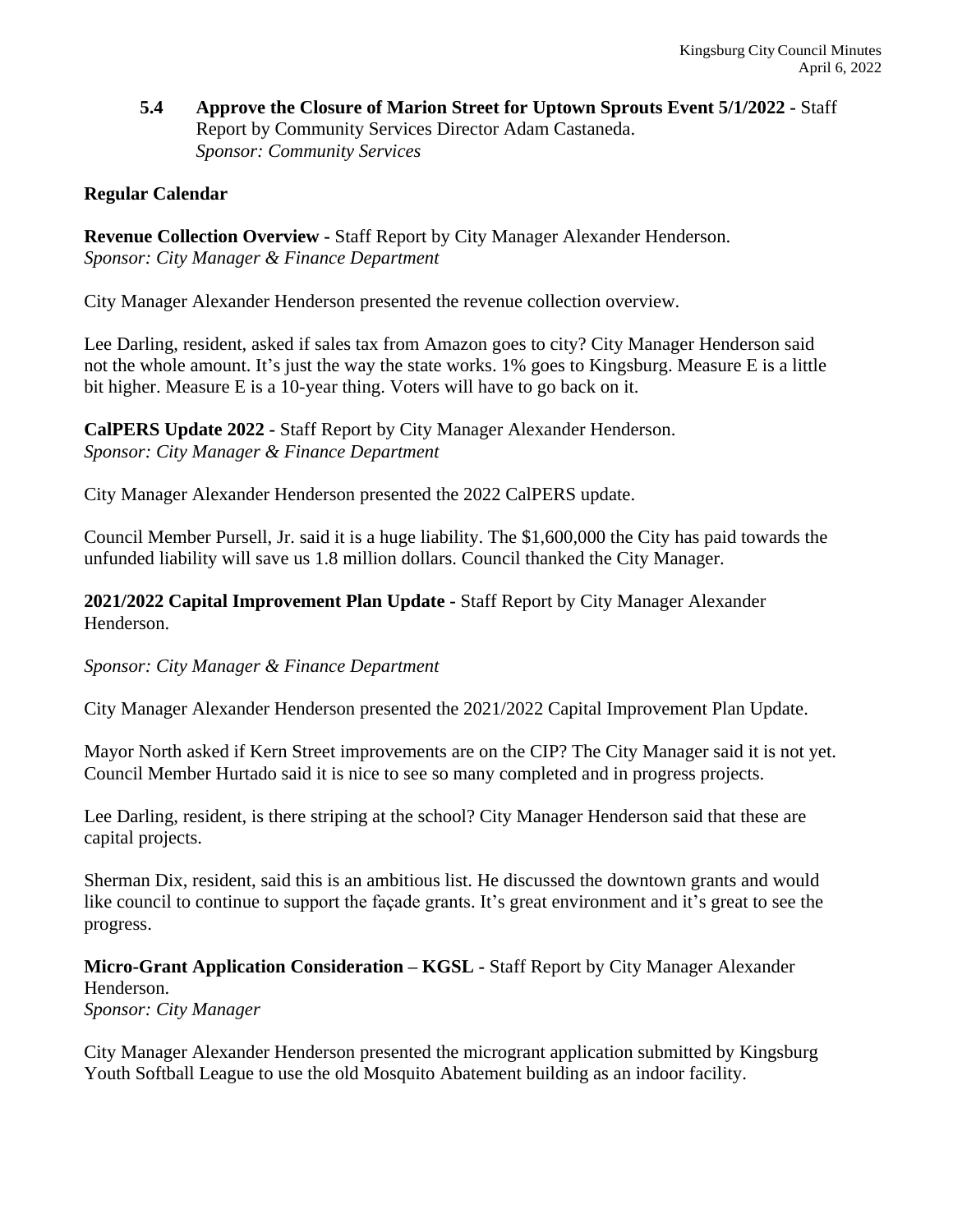Council Member Roman asked who is covering the lead-based paint and asbestos survey. The City Managers said he is not sure yet. We will exercise a lease agreement in terms of who is responsible for it.

Sherman Dix, KYSL, said the building is an eyesore, and we want to beautify it and make it useful. The building will have the bathroom for kids. There will be indoor batting area. Maybe rent it out to individuals who wants to use it. This is a good place to meet for us. They received a grant for \$55,000. He spoke about the work that needs to be done, and that they are a non-profit. We are looking into putting \$15,000. Council Member Roman asked how many teams can use it at one time. Mr. Dix said only 1 at a time, but it will have indoor lights and weather will not be a factor so it can be used for extended amounts of time. Council Member Roman asked if there is a contract written up, will it go back to us? City Manager Henderson said yes.

A motion was made by Council Member Roman seconded by Council Member Pursell, Jr. to approve the Kingsburg Youth Softball League micro-grant for \$15,000. The motion carried by unanimous voice vote.

### **Council Reports and Staff Communications**

**Community Services Commission-** Mayor North said the Commission has been looking at bathroom options and narrowing down choices. Council member Hurtado asked what the timeline is. City Manager Henderson said we are working on the vendors and getting quotes on that. Anything we order will probably be 6 months out due to supply chain issues. It will be part of your budget discussion for next fiscal year. Should be completed by the end of next fiscal year. We did get the signed contract from the state for the dog park.

**Public Safety Committee-** Council Member Palomar said they have not met.

**Chamber of Commerce-** Council Member Pursell, Jr. said we meet next week, Car Show in on 4/15 and 4/16.

**Economic Development-** Council Member Roman said they have not met.

**Finance Committee**- Council Member Pursell Jr. said they have not meet since the last meeting.

**Planning Commission**- Mayor North said they will meet next Thursday.

**South Kings Groundwater Sustainability Agency Joint Powers Authority (SKGSA)** Council Member Hurtado said they have not met. Nothing to report.

**Downtown Business Improvement District**- Council Member Hurtado met on Monday and about the Car Show. Starting a new website is a lot of work. Jolene Polyack, Economic Development Consultant, brought information regarding a billboard.

### **Council of Governments**

Council Member Roman said they started the meeting off in memory the death of Fowler Mayor David Cardenas. He left a legacy and meant a lot to all of us. The Board nominated her as the chair of COG. Bittersweet because this is not how she wanted to be nominated. New bus shelter at the senior center will be installed. FCRTA will pay for it so no cost to us. The bus shelter will be at the senior center parking lot.